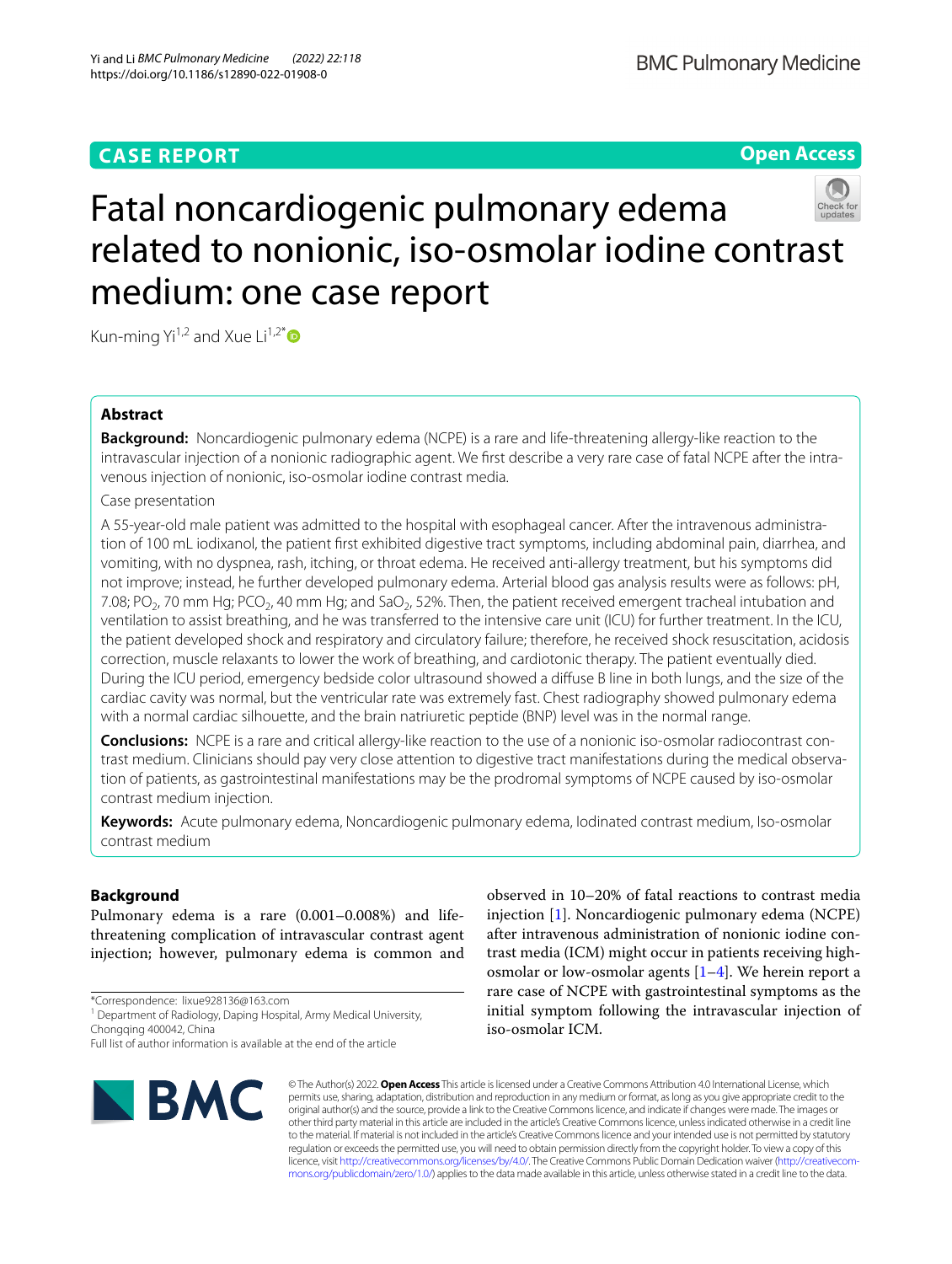# **Case presentation**

A 55-year-old man was admitted to the hospital due to middle esophageal cancer. The patient had no family medical history, hypertension, coronary heart disease, allergies, or ICM use history. On admission, his respiratory rate was 16 breaths per min, his heart rate was 52 beats per min, and his blood pressure was 102/72 mm Hg. He also underwent coronary computed tomography angiography (CTA) and a chest-abdominal enhanced computed tomography (CT) scan. During this scan, the patient received 100 mL iodixanol (Visipaque 320, Hengrui Medicine, Jiang Su, China), which is a nonionic, iso-osmolar ICM. Coronary CTA detected multiplevessel disease with localized mild coronary narrowing (30–40% diameter stenosis) located at the proximal and middle sections of the right coronary artery, left anterior descending artery, and left circumfex artery. Chest CT scan showed middle esophageal cancer without exudation, patchy shadow, or consolidation in both lungs (Fig. [1](#page-1-0)). There were no abnormal findings on the abdominal CT scan. Thirty-five minutes later, when the patient returned to the thoracic surgery ward, he developed abdominal pain, diarrhea, and vomiting, with no dyspnea, rash, itching, wheezing, or throat edema. He received dexamethasone sodium phosphate 10 mg intravenously, intravenous rehydration, and oxygen inhalation to treat a suspected allergy-like reaction caused by ICM. Epinephrine was not used.

One hour after the onset of symptoms, he developed dyspnea and wheezing. Widespread moist rales and wheezes occurred in both lung felds. His respiratory rate was 35–40 breaths/min, his heart rate was 160–170 beats/min, and his blood pressure was 107/76 mm Hg. Arterial blood gas analysis results were as follows: pH, 7.08;  $PO_2$ , 70 mm Hg;  $PCO_2$ , 40 mm Hg; Lac, 4.7 mmol/L; and SaO<sub>2</sub>, 52%. Emergent tracheal intubation was immediately performed, and a ventilator was used to assist breathing. Meanwhile, the patient also received diuretic treatment due to pulmonary edema. The patient was transferred to the intensive care unit (ICU) for further treatment. The electrocardiogram showed sinus tachycardia (heart rate was 170 beats/min); blood pressure was 124/63 mm Hg, and the respiratory rate was 40 breaths/min. Emergency bedside color ultrasound showed a difuse B line in both lungs, and the size of the cardiac cavity was normal, but the ventricular rate was extremely fast. Emergency bedside chest radiography suggested pulmonary edema with a normal cardiac silhouette (Fig. [2\)](#page-1-1). Repeated arterial blood gas analysis results were as follows: pH, 7.05;  $PO_2$ , 92 mm Hg; PCO<sub>2</sub>, 59 mm Hg; and Lac, 4.7 mmol/L (FIO<sub>2</sub> 100%). Blood routine test results were as follows: Hb 207 g/L, and PLT  $301 \times 10^9$ /L.

Two hours after the onset of symptoms, the patient returned to shock but had tachycardia, and he was given rapid fuid resuscitation. Worse, the patient's symptoms were not signifcantly improved, and his blood pressure became unstable. He received norepinephrine administration  $(1-1.5 \mu g/kg/min)$  through the right internal jugular central venous catheter. The oxygen saturation of the patient decreased six hours after the onset of symptoms, positive end-expiratory pressure was increased to 10 cm  $H<sub>2</sub>O$ , and he also received muscle relaxants to lower the work of breathing and levosimendan combined with deslanoside for cardiotonic therapy. The patient's condition further deteriorated; ten hours after the intravenous injection of contrast, the patient died. Brain natriuretic peptide (BNP), measured 6 h after the onset of symptoms, was normal.

<span id="page-1-0"></span>



<span id="page-1-1"></span>**Fig. 2** Emergency bedside chest radiography showing features of pulmonary edema with a normal cardiac silhouette during the ICU period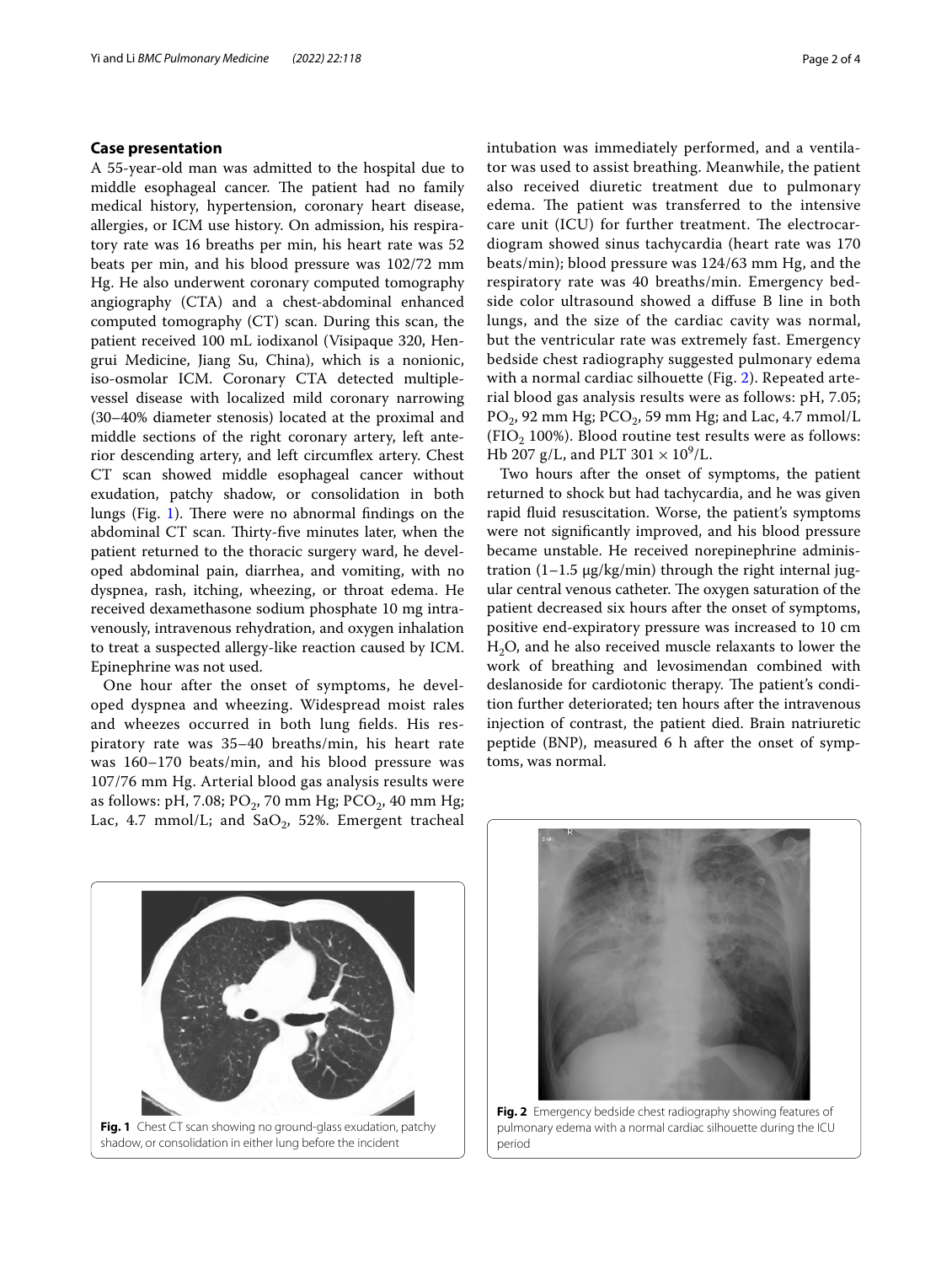# **Discussion**

In this case, the patient's BNP level was in the normal range, and there was no electrical or biological evidence of acute myocardial infarction. The chest radiography showed features of pulmonary edema with a normal cardiac silhouette. Consequently, we considered that the causal factor of the patient's death was more likely to be acute noncardiogenic pulmonary edema (NCPE) than cardiogenic pulmonary edema (CPE). CPE is caused by the high osmotic load of intravenous contrast agents (higher osmolar, higher viscous, and ionic contrast media), especially for patients with pre-existing cardiovascular compromise [[2\]](#page-3-2).

The major respiratory adverse reactions to intravascular use of ICM include dyspnea, bronchospasm, apnea, pulmonary edema, and an increase in pulmonary arterial blood pressure. Acute NCPE is rare [[5\]](#page-3-3). Various pathogeneses of contrast-induced, noncardiogenic pulmonary edema have been reported. Mediator release and complement activation resulting in endothelial damage could be the main pathogeneses. Endothelial injury causes an increase in microvascular permeability, which in turn leads to the accumulation of fuid in the lung, and the leakage of fuids from the circulation results in an increased hemoglobin concentration and packed-cell volume [[2,](#page-3-2) [5](#page-3-3), [6](#page-3-4)]. A direct irritant efect of the ICM on the lungs is another theory [[2](#page-3-2)]. Contrast media can activate the complement system to release a large number of substances that cause vasodilatation, increased vascular permeability, edema, increased smooth muscle cell contraction and precipitating bronchospasm, and increased mucus secretion in airways [[7\]](#page-3-5). We believe that the mechanism of the contrast agent causing gastrointestinal symptoms is similar to that causing respiratory symptoms. Thus, gastrointestinal damage may indirectly indicate respiratory injury.

For patients who develop NCPE after intravenous injection of a contrast agent, the basic treatment guidelines are the ABCs of the airway, breathing, and circulation. The primary emergency treatment is the administration of oxygen with continuous positive airway pressure or invasive ventilation with positive endexpiratory pressure, together with fuid resuscitation to increase left ventricular preload [[6\]](#page-3-4). However, treatment with diuretics or vasodilators should be avoided because these could cause disease deterioration [[2\]](#page-3-2). Epinephrine is recommended as the preferred drug for treating anaphylaxis and anaphylactoid reactions by the World Allergy Organization [[8](#page-3-6)]. Furthermore, the use of hydrocortisone may reduce the infammatory response and endothelial injury [\[3](#page-3-7), [6](#page-3-4)]. Timely use of extracorporeal membrane oxygenation (ECMO) can be lifesaving in the treatment of acute, medically nonresponsive severe cardiopulmonary failure after intravascular injection of contrast media [\[9](#page-3-8)].

In conclusion, we report the frst case of NCPE caused by intravascular injection of iso-osmolar ICM. We emphasize that the intravascular administration of nonionic iso-osmolar ICM may cause fatal NCPE and that initial gastrointestinal manifestations may be the prodromal symptoms of NCPE. In addition, timely distinguishing NCPE from CPE is the key to treatment in an emergency context, and the medical history of the patient's pre-existing cardiovascular compromise, laboratory tests with BNP, and chest CT and chest radiography can help to diferentiate NCPE from CPE.

#### **Abbreviations**

ICM: Iodine contrast medium; CT: Computed tomography; CTA: Computed tomography angiography; pH: Potential of hydrogen; PCO<sub>2</sub>: Arterial partial pressure of carbon dioxide; PO<sub>2</sub>: Arterial partial pressure of oxygen; SaO<sub>2</sub>: Oxygen saturation; Lac: Lactate; Hb: Hemoglobin; PLT: Platelet; ICU: Intensive care unit; FIO<sub>2</sub>: Fraction of inspiring oxygen; BNP: Brain natriuretic peptide; NCPE: Noncardiogenic pulmonary edema; CPE: Cardiogenic pulmonary edema; ECMO: Extracorporeal membrane oxygenation.

#### **Acknowledgements**

Not applicable.

#### **Author contributions**

KY and XL conceived and designed this study. Both authors participated in the literature search and drafted the manuscript. Both authors read and approved the fnal manuscript.

#### **Funding**

The study was supported by the Fund of Chongqing Clinical Research Centre of Imaging and Nuclear Medicine, China (grant no. CSTC2015YFPTgcjsyjzx0175), and Chongqing 2019 Science and Technology Joint Medical Research Project(grant no.2019ZDXM049). The funding bodies played no role in the design of the study and collection, analysis, and interpretation of data and in writing the manuscript.

# **Availability of data and materials**

The datasets used during the current study are available from the corresponding author on reasonable request.

# **Declarations**

#### **Ethics approval and consent to participate**

The study was approved by the ethics committee of the Daping Hospital of Army Medical University.

# **Consent for publication**

Written and signed informed consent was obtained from the patient's son to publish the case report.

## **Competing interests**

The authors declare that they have no competing interests.

## **Author details**

<sup>1</sup> Department of Radiology, Daping Hospital, Army Medical University, Chongqing 400042, China. <sup>2</sup> Chongqing Clinical Research Centre of Imaging and Nuclear Medicine, Chongqing 400042, China.